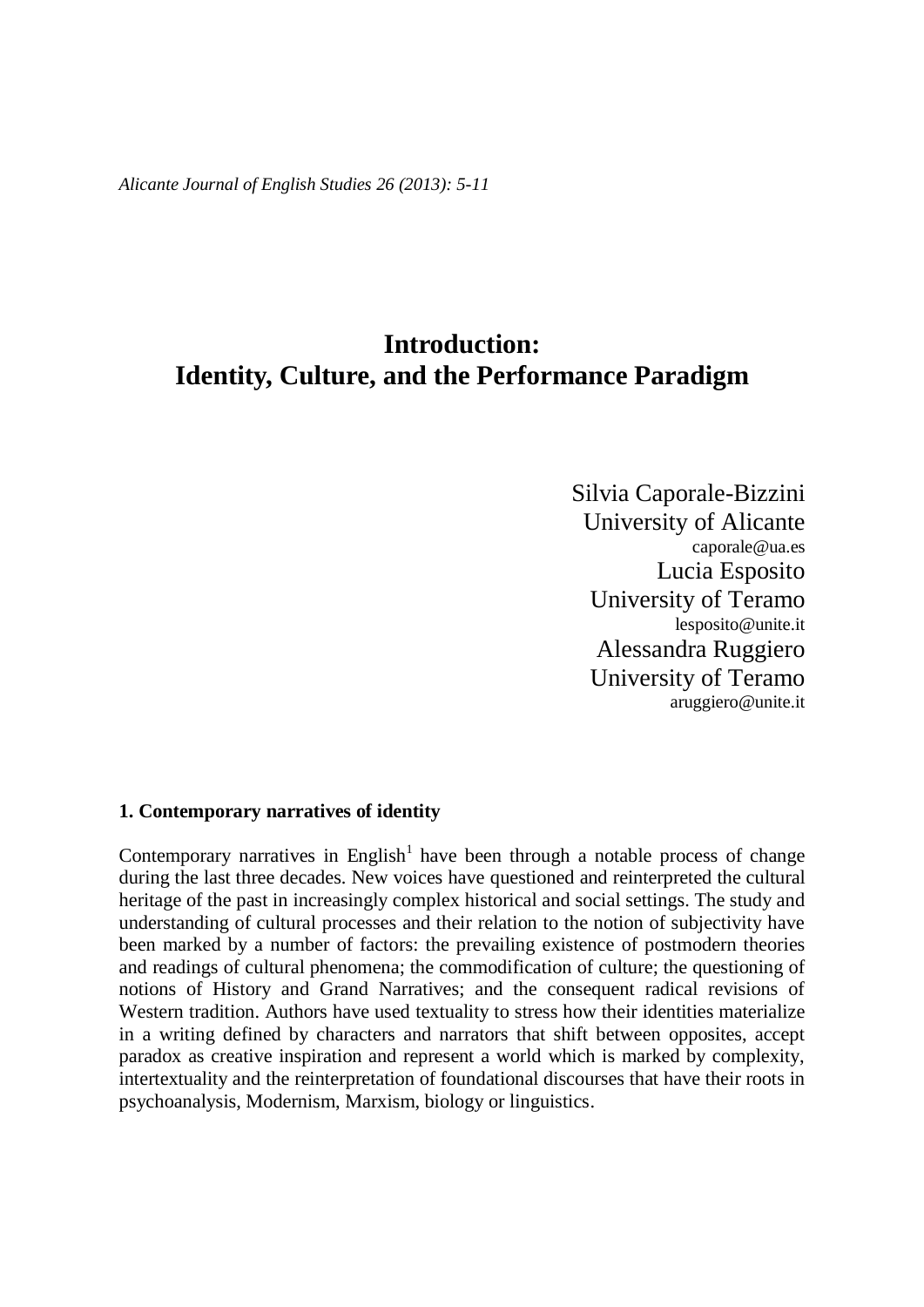The postmodernist standpoint of experimental writing, though embedded in Modernism, gave voice to multiple subjectivities that were claiming both their right to be seen, heard and read, and to project this new self-perception through innovative writing strategies. However, critics such as Lawrence Driscoll (2009) have recently questioned the centrality of postmodern subjectivities as a field force of literary inspiration and have criticized the proliferation of "class blind" texts and "the ideological notion of a 'classless' contemporary British literature and culture" (2009: 1).<sup>2</sup> At the beginning of the twenty-first century, critics and artists were faced with a deeper thinking on identitary discursive practices, according to Nick Bentley:

The 'post' of postmodernism, in literary terms, therefore, served to establish a link with this experimental attitude towards writing, whilst at the same time signaling that the experiment itself had shifted due to the changed historical situation in which writers of the late twentieth century found themselves. (2010: 31)

The endless quest to answer the "Who am I?" question opens up new spaces for enquiry. On one side, the theoretical inheritance of post-structuralism taught us that the Foucauldian notion of "*penser autrement*" was the answer. However, on the other side, the epistemological pillars of the Western identitary project were shattered, and as a consequence its representation.

A reflection on where we stand is necessary and it is time to decide what has to be discarded from the cultural politics of postmodernism and what has to be preserved for the reinterpretation of, for example, concepts such as history, memory, authorship, autobiographical narration, the codification of spaces or a new understanding of the relationship between the subject and the collective. In this sense, contemporary Anglo-American culture is a thought-provoking field of enquiry where the voices of writers that form this mosaic are representative of a society which is multicultural, hybrid and fluid in its interpretation.

Contemporary society draws a cultural landscape that questions the relationship of individuals with cityscapes, trauma, or the reinterpretation of the past to understand the present. The latter concept gives life to texts that aim to both understand the present and run away from it; these narratives delve into the understanding of ourselves as subjects and of our relationship with the past while attempting to respond to excessive materialism and individualism that boomed during Thatcherism in Great Britain and Reaganism in the United States. History is not interpreted in realistic nineteenth-century terms, but in a way that delves into the gaps of the Foucauldian discontinuous historical process silenced by traditional historical thought (cf. Bentley, 2010: 120).

The new historical novel reinterprets the past as well as personal and collective memory and, as Nick Bentley suggests, it focuses on spaces, real or imagined (2010: 128). The reflection on nineteenth century Britain, for example, gives voice to discourses that Victorianism had silenced and made invisible, and it unveils how "[t]he very notion of Britishness was a creation of nineteenth century" (Bradford, 2007: 93). As a consequence, spaces of hybridity are created,where the concept of Englishness is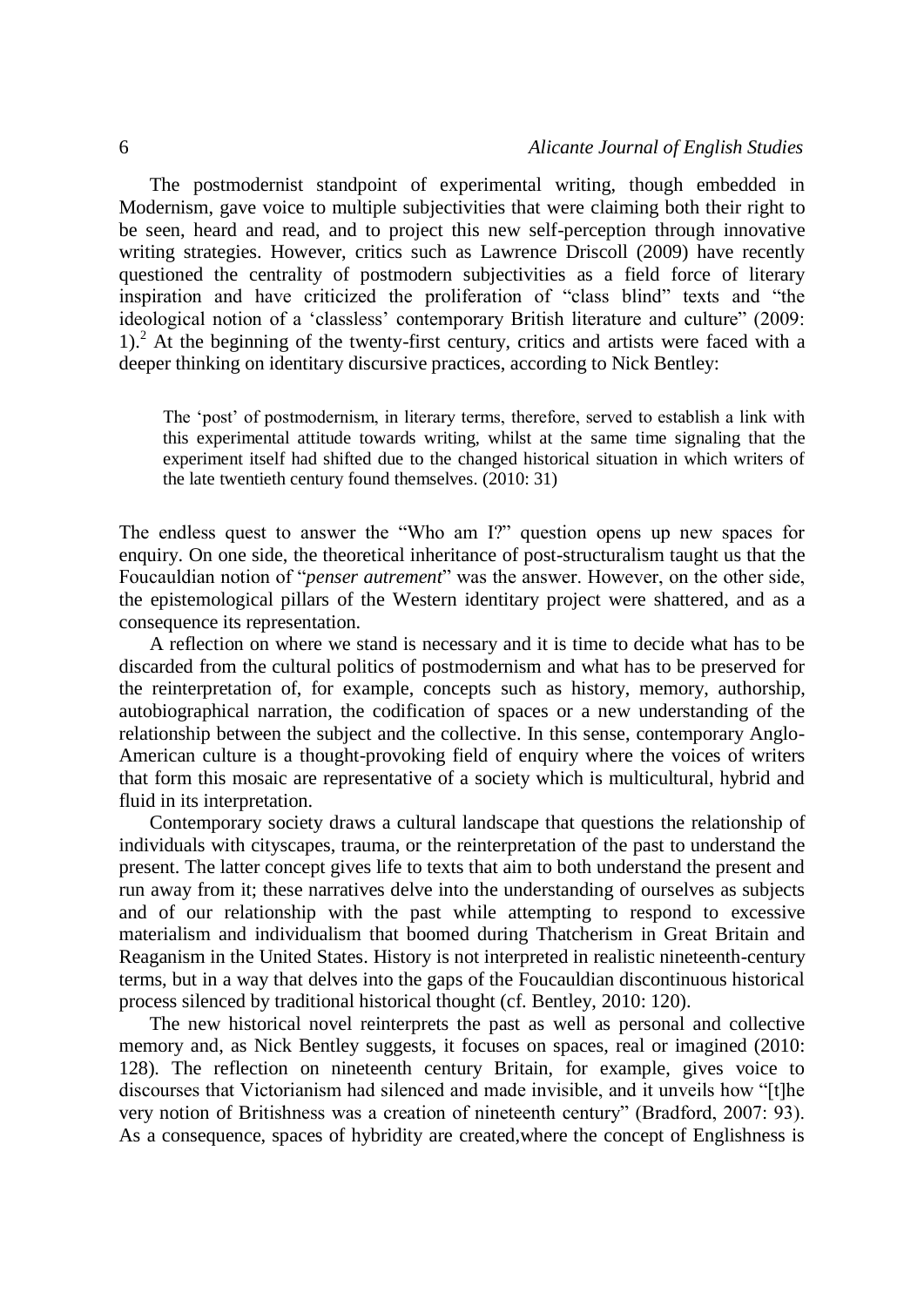# *Introduction* 7

questioned and reinterpreted. Generally, it can be argued that at the beginning of the twenty-first century, literature breaks the dichotomy between realist narrative strategies *vs* postmodern narratives strategies, and opens to a wider understanding of the use of textuality as an amalgam of different approaches, which in turn challenges the dominant definition of identity. In the last decades, textuality has addressed a complex reality which is represented, among other things, by the social perception of shifting geographical borders and discourses on hybridity and cultural translation. Writers have responded to these challenges by turning to narratives about history, the urban landscape and, following the events of the 9/11 or the 2005 London bombings, to narratives about trauma, or pathological subjects. According to critics such as Philip Tew (2003; 2007), Richard Lane and Rod Mengham (2003), the origin of the narrative of trauma and of the pathological subject, for example, takes place in this new and confused search for identitary redefinition and in its inherited epistemological ambiguity. Philip Tew indicates that:

[...] 'trauma-culture fiction explores obsessively individual identity and a sense of one's fractious personal history, often retrieving lost memories or addressing feelings of intense alienation that result from being oppressed by stereotypes and conventional social expectations. (2007: 192)

Following this same line of thought, Lane and Menghan point out that: "In a fuller sense, the pathological can be thought of in relation to the disordered state of the individual within society, often involving an intense sense of dislocation" (2003: 193). This standpoint is the intersection with other issues which embody the literary representation of contemporary anxieties. Cultural or geographical spaces, for example, become a further site for interrogation and the representation of spaces becomes the projection of contemporary worries such as a different interpretation of (trans)gendered identities, hybridity, marginalized subjects in unfriendly metropolises or the presence of the perverse. Within a contemporary fluid and fragmented cultural context, we argue that the critical concepts of 'performance' and 'performativity' have arguably contributed to this metamorphosing scenario concerning the aesthetics and politics of identity and culture.

#### **2. Performance, performativity, and cultural critique**

From the early sixties, the birth and flourishing of anti-representational and anticonventional experiments in theatre with happenings and performance art, as well as a focalized understanding of theatrical practice and process, or indeed, of theatre **'**as' practice and process, has led to a broadening of the areas of enquiry in theatre studies. This has boosted the re-theorizing of performance as a concept which has given rise to performance studies as a distinct discipline (thanks fundamentally to the American scholar and theatre director Richard Schechner). However, the field of performance studies has been significantly widened by convergent linguistic, sociological,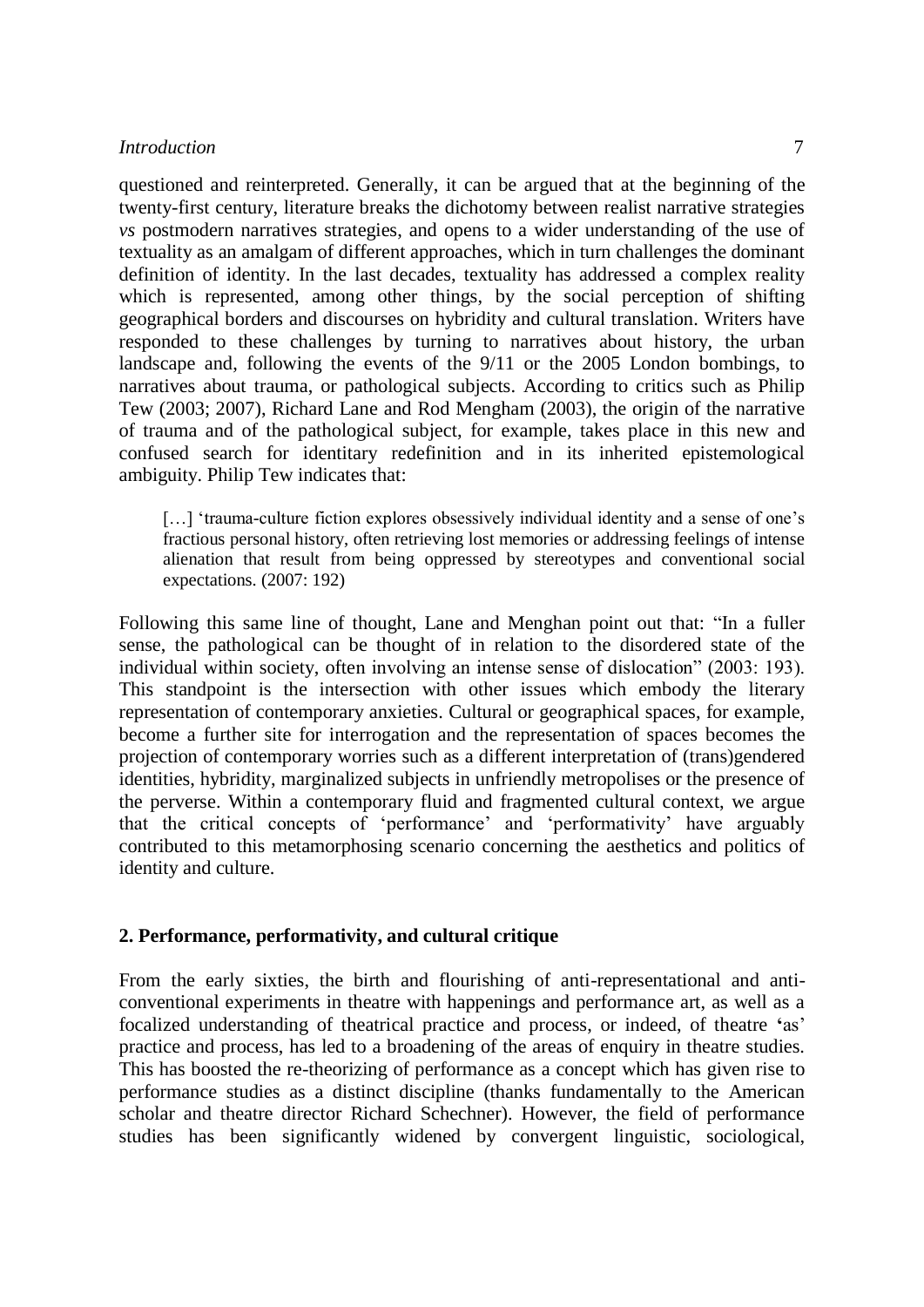anthropological and philosophical investments in the discourses of performance and performativity, including: J. L. Austin's definition of performative speech 'acts' (1962); Erving Goffman's metaphorization of performance as the modality for 'the presentation of self in everyday life' (1959); Victor Turner's examination of ritual as social drama and drama as social ritual (1969, 1982); the postmodern ruminations on the citational quality of identity (Derrida, 1988); and Judith Butler's theorization of gender performativity (1993, 1997). Therefore, as Elin Diamond points out, "performance has floated free of theatre precincts, to describe an enormous range of cultural activity", from "popular entertainments" to "speech acts, folklore, political demonstrations, conference behavior, rituals, medical and religious healing, and aspects of everyday life" (1996: 2). As a result, performance has become such a dominant interdisciplinary trope that its proponents see it as a key paradigm in our culture and as the motif and substance of the postmodern turn.

The close ties with postmodernism have been variedly theorized and recognized. According to Diamond, "because it appears to cut across and renegotiate institutional boundaries, as well as those of race, gender, class, and national identity, performance has become a convenient concept for postmodernism" (1996: 2-3). In fact, as Philip Auslander reminds us, already in 1977 Michel Benamou, one of the editors of *Performance in Postmodern Culture*, identified performance as "the unifying mode of the postmodern." 3 In Benamou's view, the main feature of postmodern culture is that in our 'society of the spectacle' (in Guy Debord's words), or 'dramatized' society (in Raymond Williams'words), everything performs: technologies, art, political and social developments and the media, which especially contributes to make everything performative, including power and knowledge. Auslander adds that even more so today:

The 'postmodern turn' in a variety of humanistic and social scientific disciplines amounts mainly to viewing those disciplines and their objects of study in performance terms. Scholars [...] have come to see their respective discourses as contingent rather than absolute; as engaged with specific audiences rather than autonomous; as existing primarily in a specific, time-bound context; and as characterized by particular processes rather than by the products they generate. (2004: 99)

A processual dimension is actually at the core of this multi- and inter-disciplinary emphasis upon performance. As Marvin Carlson puts it: "The rise of an interest in performance reflects a major shift in many cultural fields from the what of culture to the how, from the accumulation of social, cultural, psychological, political, or linguistic data to a consideration of how this material is created, valorized, and changed, to how it lives and operates within the culture, by actions" (1996: IX). Performance is intrinsically dynamic given its connection with the idea of actions and acts performed before an audience, be it metaphorical or real. This may be why the father of Performance Studies, Richard Schechner, chooses to use the verb 'to perform' (implicating a doing) when he converts the question 'What is performance?' into 'What is to perform?', and when he also provides his answer: "In business, sports, and sex, 'to perform' is to do something up to a standard – to succeed, to excel. In the arts, 'to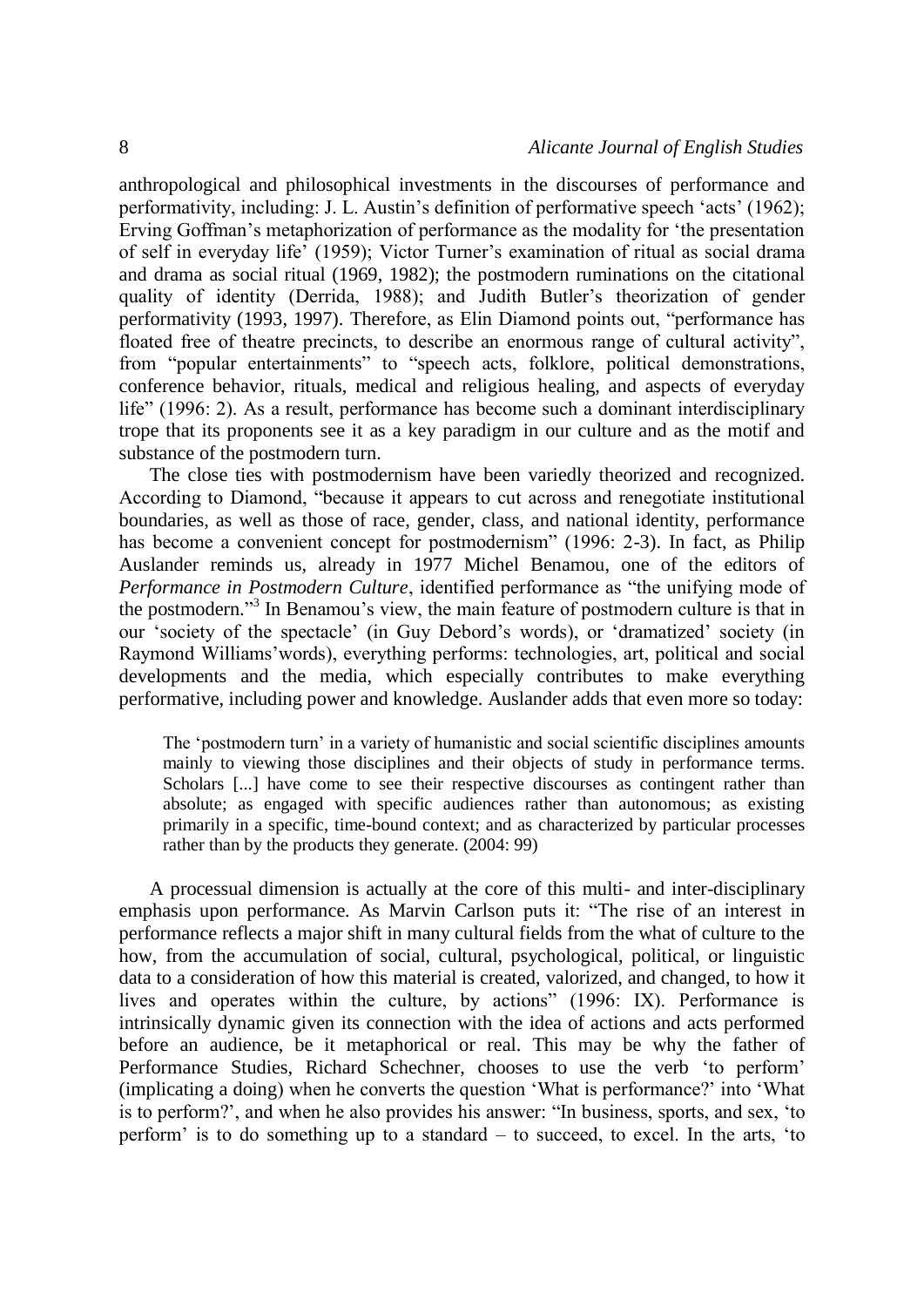### *Introduction* 9

perform' is to put on a show, a play, a dance, a concert. In everyday life, 'to perform' is to show off, to go to the extremes, to underline an action for those who are watching" (2013: 28).

According to the aforementioned illustration of the term's use, 'performance' is clearly a core, disseminated concept in our times, but the editors of this collection of essays essentially agree with all those who point out that it is also a highly 'contested' concept, as it embraces diverse and concurrent meanings. Fabrizio Deriu (2012), following Jon McKenzie's delineation of the field (2001), thinks that the clearest and also the most controversial ambivalence of the term can be recognized in the antagonism between two main occurrences of performance in contemporary society: on the one side, it is a principle of measurement and evaluation of individuals' and machines' productivity according to organizational and technological standards (respectively in terms of 'efficiency' and 'effectiveness'); on the other side, it is a cultural and artistic practice imbued with transformational and oppositional values and with the power to enact a critique (what McKenzie calls its 'efficacy') against those very terms of efficiency and effectiveness. Due to the wideness of the scope, performance actually represents, in McKenzie's opinion, today's dominant formation of knowledge and power, or what is now known as the 'performance paradigm'.

Evidently, pluralism and diversity have shaped trends in the postmodern and postpostmodern way of embodying 'performance' as an inter-disciplinary method, analytical tool and object of study within the 'performance paradigm'. According to Janelle Reinelt, the "post-structural critique of the sign, of representation, and of the subject is the philosophical backdrop to performance theory's concern with performance processes and its deliberate rejection of totalized/completed meanings" (2002: 205). Thus, unstable, non-unified and processual culture*s* and identit*ies* are the arena and field of investigation of all humanistic disciplines converging around the concepts of performance and performativity. The concept of 'performativity', in particular, having fully emerged in the 1980s and 1990s with the explosion of 'theory', collects under its rubric the multiple and different ways in which identity, race or gender can be played out, whether as mere reiteration of acts within the interpellative constraints of society or, conversely, as willed participation (agency). According to this view, which mainly follows Butler's theorization, the faculty to resist the normativity of socially pre-scripted roles (constructed within and through culture), would be given by the performance of a liminal, parodic or transgressive act, which is capable of producing a variation, a slippage, and thus a plurality, inside or beyond the norm.

This liminal performance, endowed with a certain degree of 'efficacy', could also be seen as that in-between or interstitial site, or 'location', where access to cultural meanings and critique is allowed. As Jill Dolan points out:

Tropes that use 'performance' and 'location' to make claims about identity and politics have been proliferating recently in cultural and critical theory. [...] In feminist studies and activism, for one example, positionality is a strategy that locates one's personal and political investments and perspectives across an argument, a gesture toward placing oneself within a critique of objectivity, but at the same time stopping the spin of post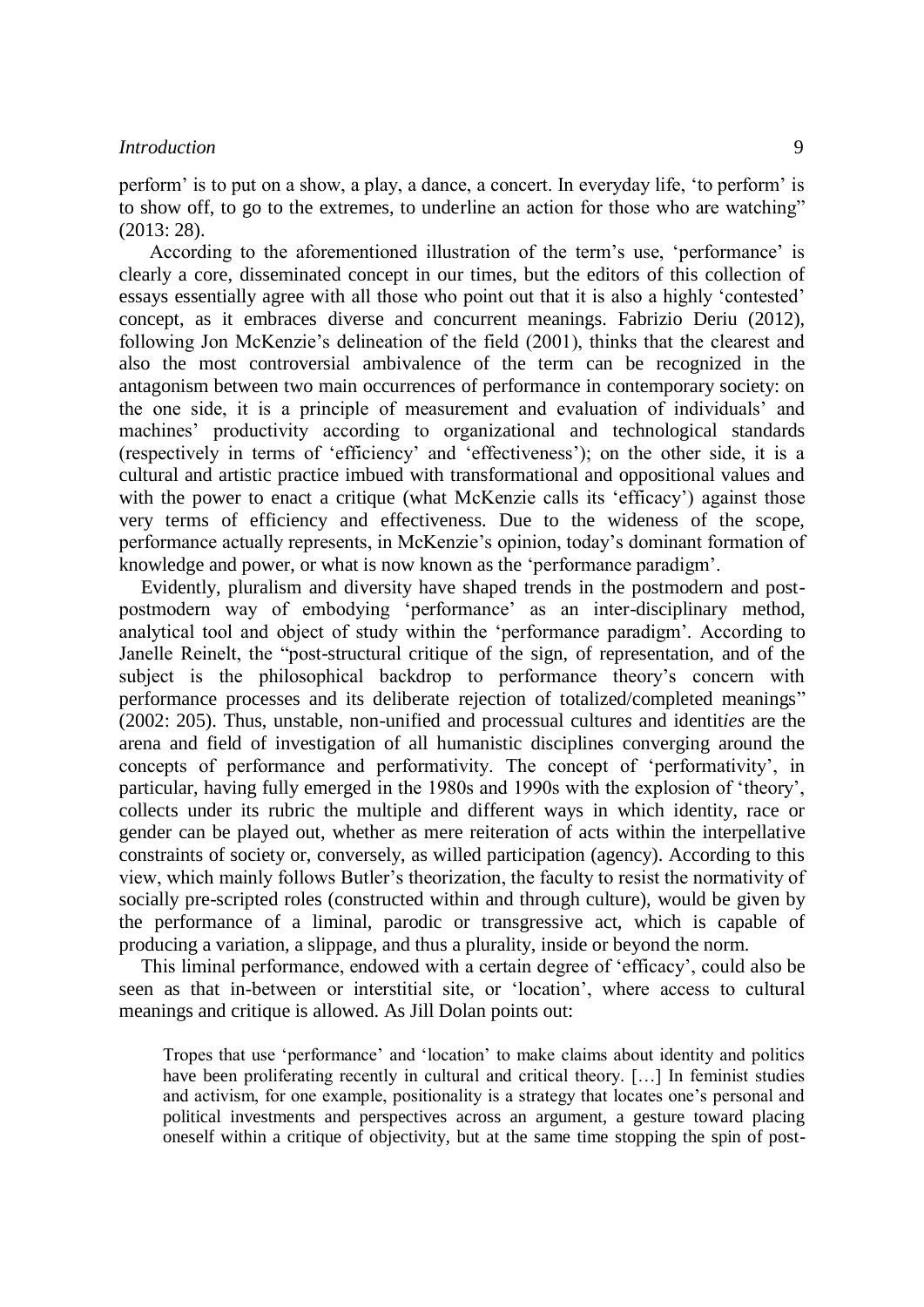structuralist or postmodernist instabilities long enough to advance a politically effective action. (1993: 417)

In this light, a 'position', just like 'performance', could be viewed as "an unstable but effective point of departure", and its localization as an enticing and worthy challenge for both cultural and literary studies in the twenty-first century.

\*\*\*

Some of the papers published in this issue of *Alicante Journal of English Studies* are a selection of the contributions delivered at the Seminar "Performing Culture, Performing Identity" at the ESSE Conference, Bogazici University in Istanbul in September 2012. Seminar participants were asked to focus on the issues raised by the definition of performance and performativity in relation to the politics of identity and culture in current cultural studies within the contemporary British context. However, more articles were selected and added while compiling this collection, their inclusion has forcefully widened our field of enquiry. These essays present different points of view in relation to performativity and culture, but they all aim to reflect on the composite and stimulating lanscape of contemporary Anglo-American literature and culture from an interdisciplinary perspective and within the theoretical framework of Performance Studies.

Fabrizio Deriu and Lucia Esposito respectively review and comment upon the birth and development of Performance Studies and the fruitful contaminations with Cultural and Literary Studies, providing an introductory historical and theoretical outline. Complexity, ambiguity and plurality are differently approached and analyzed in the articles authored by Maria Laudando, Elena Igartuburu, Giuseppe De Riso, Amaya Fernández, Alessandra Ruggiero, Laura De Michele and Serena Guarracino. These authors problematise the relation between writing, reading and performance whilst delving into the questioning of identitary parameters both in traditional and postmodern terms. From different standpoints, the notion of contemporary subjectivity is stripped and related to hybridity, perversion, spatiality, normativity, spectatorial engagement or the commodification of the (postmodern) author. Barry Mauer, Asunción Aragón, Giuseppina Botta and José Carregal widen the original field of investigation and analysis and apply the critical perspective of Performance Studies to both North American Cultural Studies, Canadian Studies and Irish Studies. Their contributions have enriched our original project and allow us to speak to a wider spectrum of readers.

#### **Notes**

1. Following Nick Bentley (2010: 1), by using the adjective contemporary, we refer to texts written between 1975 and 2013, so far.

2. Lawrence Driscoll focuses on British literature, but his point of view can be applied to most of Western literatures.